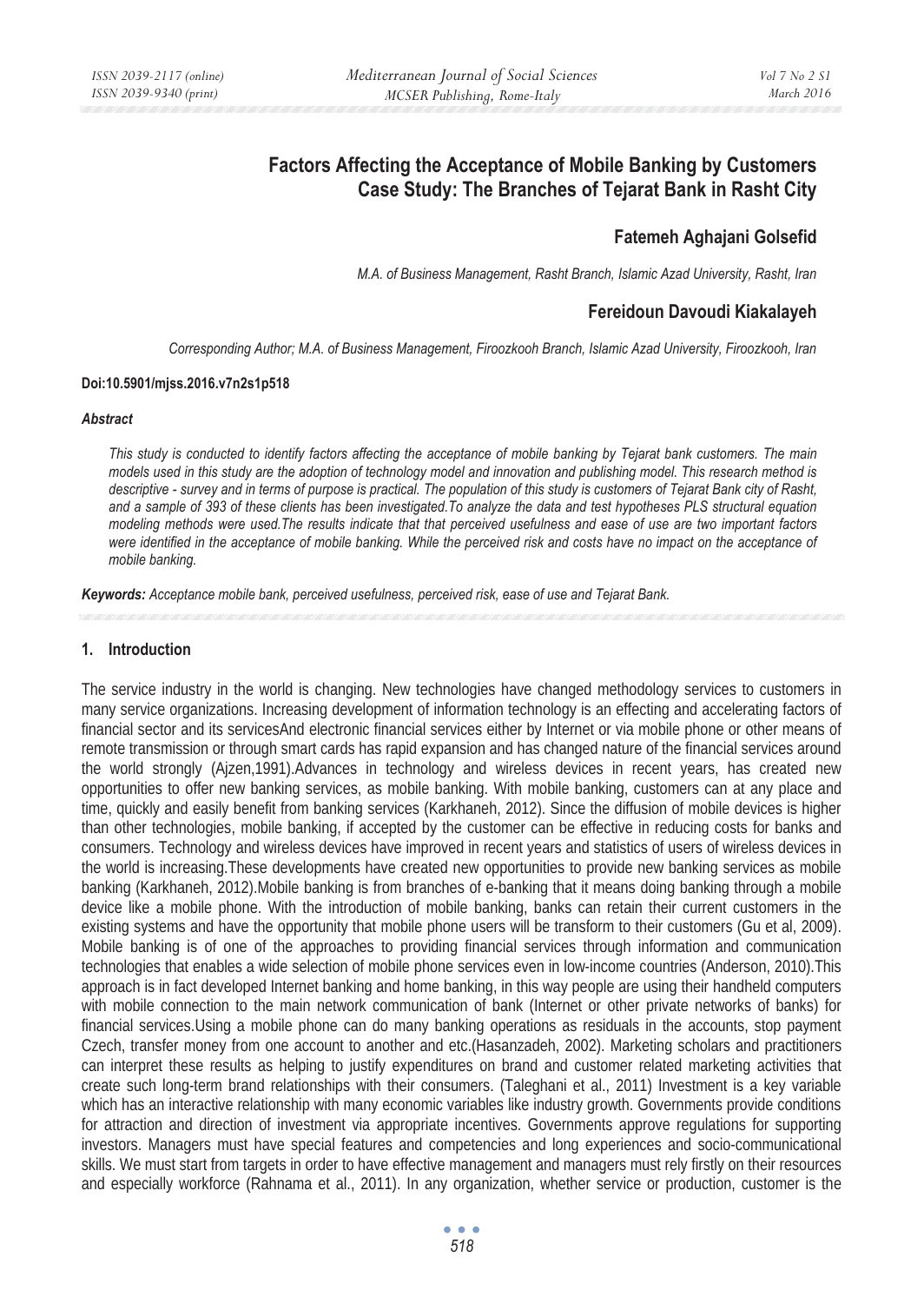main factor for survival and success of the company. If an organization fails to attract customers' satisfaction and loyalty, it will not be sure about its long-term activity (Vazifehdoost, Rahnama&Mousaviyan, 2014). The factor that has attracted banks' attention to mobile banking strongly is unique features of mobile services that reduce costs of banking services (Vafaei, 2010). Changes in the type of transaction by bank customers to do business from the physical presence of customers in branches and to the use of postal services to transport and deposit money bank and other banking operations, Transaction over the phone and contact center with customers, using phone keys to interact with bank and audio and video answer, banking via PC, using a modem and special software, and finally use of the Internet reflects the historical developments that led to the improvement and increase the variety of banking services to customers (Shafaei, 2013). Investigate the factors influencing the use of electronic banking and Mobile banking services in Iran, requires a comprehensive and thorough study and research. Today banking industry is changing quickly. With the development of the international economy and competitive markets, banks have also been affectedand in this environment, technology is the main force that has breaking legal, geographical and industrial barriers and has created new products and services. According to available statistics, the penetration rate of mobile phone usage is higher than any other technology. This issue is made the mobile commerce in the form of global revolutionary (Monfared, 2013).Since mobile banking is new, compared to other electronic banking services, there is this possibility that cannot find its place in modern banking.Therefore, identifying factors influencing customer decisions to use Mobile banking is binding.

### **2. A Review of the Literature and Theoretical Framework**

Today world is moving toward being electronic and Mobile banking is one of the most popular trends in e-commerce which not only because of the attractiveness of the Internet, but because of e-business, including virtual processes such as the chain of supply and demand financial reporting and the reports of the customers (Sathye, 1999). Today technologies such as ATM, internet banking, phone banking and mobile banking have great importance and necessity because in recent years as a method of maintaining customer loyalty and increasing market share gained popularity.Banks use technology to meet the challenges that imposed by competition and online banks and also as a way to reduce the cost of providing services that when done exclusively by a bank employee. Development of IT and establishment of banking services based on these new technologies, leads to the emergence of new services. The use of these services depends on infrastructure and the laws of countries. In most countries with strong telecom infrastructure, mobile banking is the best, fastest and most convenient financial services. These banking services because of lack of the need to attend in the branch and even without a PC or special environment, is considered as one of the desirable service for customer (Rashidi, 2008).

Taking advantage of each of the ports of electronic banking and its impact on individuals chooses with different tastes and interests, banks compete together by represent different services, in terms of different ports, type of service in a competitive market of electronic banking.Customer-oriented in competitive market is the most important factor (Proceedings of Faba, 2008).Amounts of exchanges over the Internet are growing every day and companies that do not use this technology, within a short time will disappear from the market.In this regard, many banks globally to provide electronic services because they know that their survival principle is speed of service and Informed of customer demand (Liao,Z.and Tow Chung,M.,2002).

Today, e-banking before an advantage, is a necessity.First because virtual and electronic banks through the Internet are able to provide faster, more complete, more accurate, more desired services to customers all over the world. Secondly, the slowness of the traditional system causes that banks lose a golden opportunity to attract customers (SeyedJavadian, 2009). Due to the large investment of banks for the development of information systems, and use of information technology to provide better services, understanding the factors that led to the acceptance these technologies, is the most important factors in the field of information technology research (Venkatesh, V.and Davis,F.D.2000).Always identify and understand the advantages of new technologies in organizations and its impact on their performance, has been a very important issue for financial services and banking industry (Agarwal et al., 2009).

In this regard, the use of mobile banking services in these institutions can create value for them.Users through mobile banking have access to banking services such as manage account, transfer money, pay bills, etc.It helps banks improve their service quality and reduce service costs (Zhou,et al,.2010). Success in this task depends on the acceptance these technologies by customers and users of these institutions (Behboudi& et al, 2013).

With regard to the items listed in the field of Mobile banking services, a conceptual model for this study was obtained. This model has been designed according to study different articles in this field and modeled from journals in the field of electronic banking, in particular theoretical model of technology adoption, innovation diffusion theory to identify factors affecting the acceptance mobile banking.Theory of technology acceptance which is provided by Davis, is one of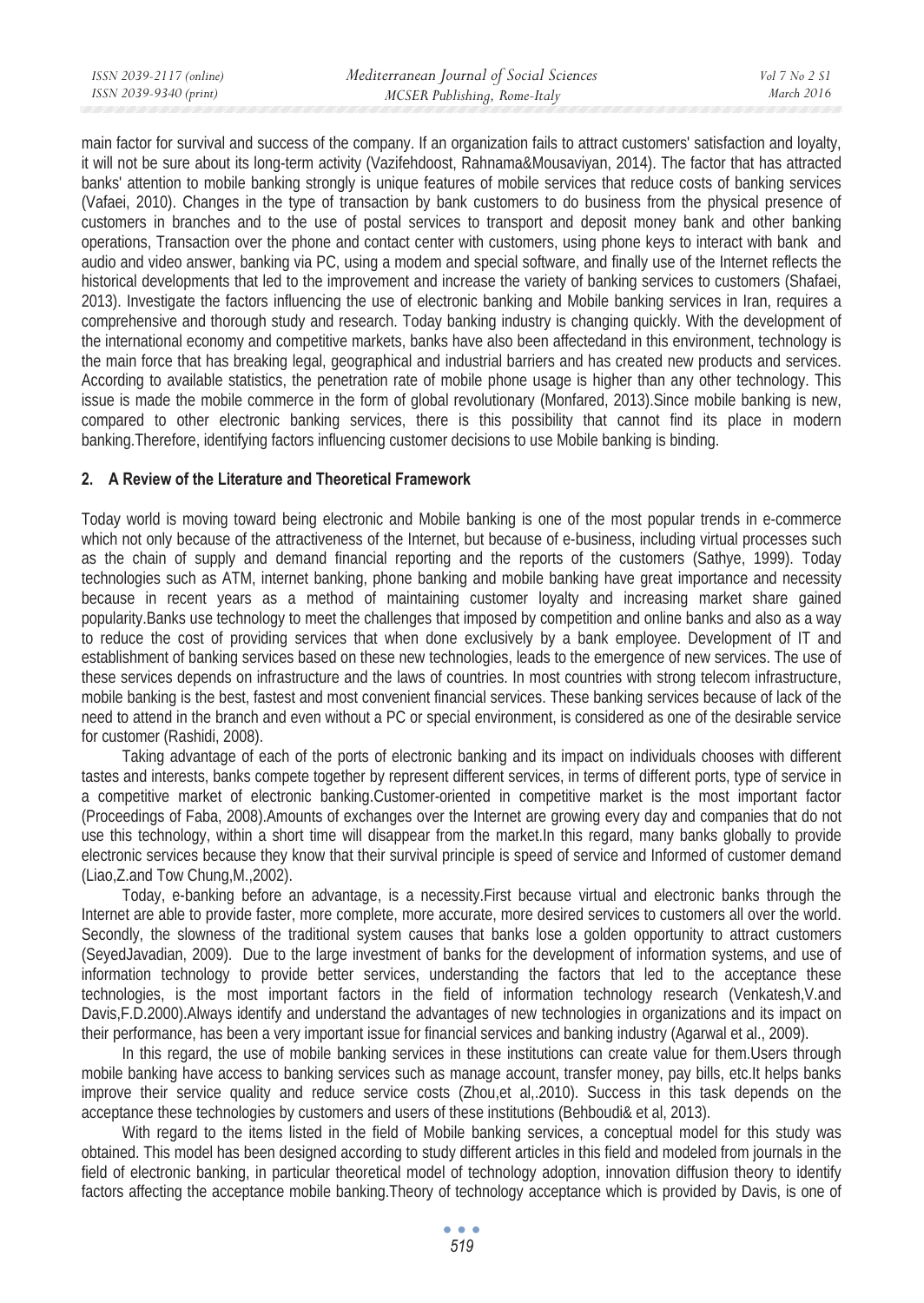| ISSN 2039-2117 (online) | Mediterranean Journal of Social Sciences | Vol 7 No 2 S1 |
|-------------------------|------------------------------------------|---------------|
| ISSN 2039-9340 (print)  | MCSER Publishing, Rome-Italy             | March 2016    |

the theories used in studies of Information system adopting.This theory states that perceived usefulness and ease of use is effective on the mindset of people associated with the use of information systems. Technology Acceptance Model (TAM) is one of the acceptable and widespread models in the field of information technology. It describes the nature of the relationship Belief- attitude intention-behavior and its relationship with the Acceptance use of technology information (Behboudi& et al, 2013). Many studies (TAM) have been used to analyze consumer behavior, especially in the use of different types of information systems (Agarwaland Prasad, 1999).

Theory of diffusion of innovation is another famous model in the use of new technologies by users.In this theory, the publication is defined as a process in which an innovation through certain channels over time communicates with the members of a community. Accordingly, users are examined an innovation based on some of the features such as relative advantage, compatibility, complexity and ability test.Two features of the cost and perceived risk in 1997 were added to the theory (Lockett, 2000).

### **3. Previous Research**

Many articles in accepting all types' mobile technologies, Internet and e-commerce provided. Heuristic methods have used more to determine the causes of the rejection electronic banking by some customers, in 1998 and 2005. But in 2005 and after that in the most of the researches have been used the statistical verification methods for determining the effective factors in acceptance of electronic banking. Also process of research shows gradually acceptance of Internet bank and after that mobile banking has been the spotlight of researchers (Hashemian, 2011).

Yu in 2012 investigate factors affecting on the acceptance of mobile banking in the country's Taiwan.He has used unified theory of acceptance and using technology for this purpose.Factors that the impact of them checked in model of this study include:expected Efficiency, the expected effort, social influence, facilitating conditions, perceived reputation, perceived financial costs and perceived self- ability.From the influence of perceived self- ability and expected effort to decide on the use of mobile banking was rejected.

Another study by Nurdin Abdul Qadir with the topic "Providing the Model for acceptance of mobile banking" has done in 2010 in Malaysia. In this study, by using models of TAM IDT, TPB, DTPB shows that social factors and comparative advantage have the greatest influence in the acceptance of mobile banking.

Riquelme and Rios (2010) examined the effect of gender in the acceptance of mobile banking.They considered risk factors, ease of use, usefulness, comparative advantages and social norms in their model and showed the risks, benefits and social norms have the most impact on acceptance and also the impact of the ease of use in women is more while comparative advantage in men is more effective. Social norm is more effective in women than in men.

Chong Ming studied "Mobile Security Bank in South Africa" in 2010. The author in this study notes that banking through mobile is a proper approach for doing banking Affairs remotely,but the security that have been used in this network is not enough.GSM is used as the loneliest means of data transmission in the network.Conducted Studies by researcher indicate that banks with the use of SMS and GPRS can increase mobile security systems.

Crabbe and et al (2009) by studying the social and cultural factors affecting the acceptance of mobile banking in Ghana showed that in addition to observed Credibility, facilitating conditions and demographic factors also have a clear impact on the acceptance of mobile banking.

Research in 1392 by KonjkavMonfared and et al as "investigate factors affecting acceptance of Mobile Bank by customers of Saderat Bank in Yazd," was conducted.Results of this study showed that all identified factors (compatibility, Visibility, anxiety, education, information quality, service quality and trust) have direct or indirect effect on the Members' actual use of mobile banking.

MojdehHashemian and et al have done a study as "Review and identify key factors in the acceptance of mobile banking by customers" in 1390. In this research have been studied the customers of Saman Bank. The results show that quality of service, trust, expected performance, expected effort , easing conditions, information about services, selfefficacy and personal Innovation have significant impact on the acceptance of mobile banking.But a sense of risk towards personal innovation andand self-efficacy and awareness has less impact on acceptance.

Mohammad TaghavifardIn a study as "Factors affecting of using mobile banking services by customers and ranking them (Case study: Tejarat Bank branch in Tehran) in 1389has taken To identify the factors influencing on the use of mobile banking services with the use of a model that factors affecting on the use of mobile services divided into three segments, mobile banking technology features, psychological characteristics and demographic characteristics. Considering the results of this research, between characteristics of mobile banking technology, was priority, variables of compatibility, cost of using, capability of test and usefulness are more effective.While the complexity and perceived risk, in this case, does not have much impact.Among the psychological characteristics, in order of priority, risk and thinking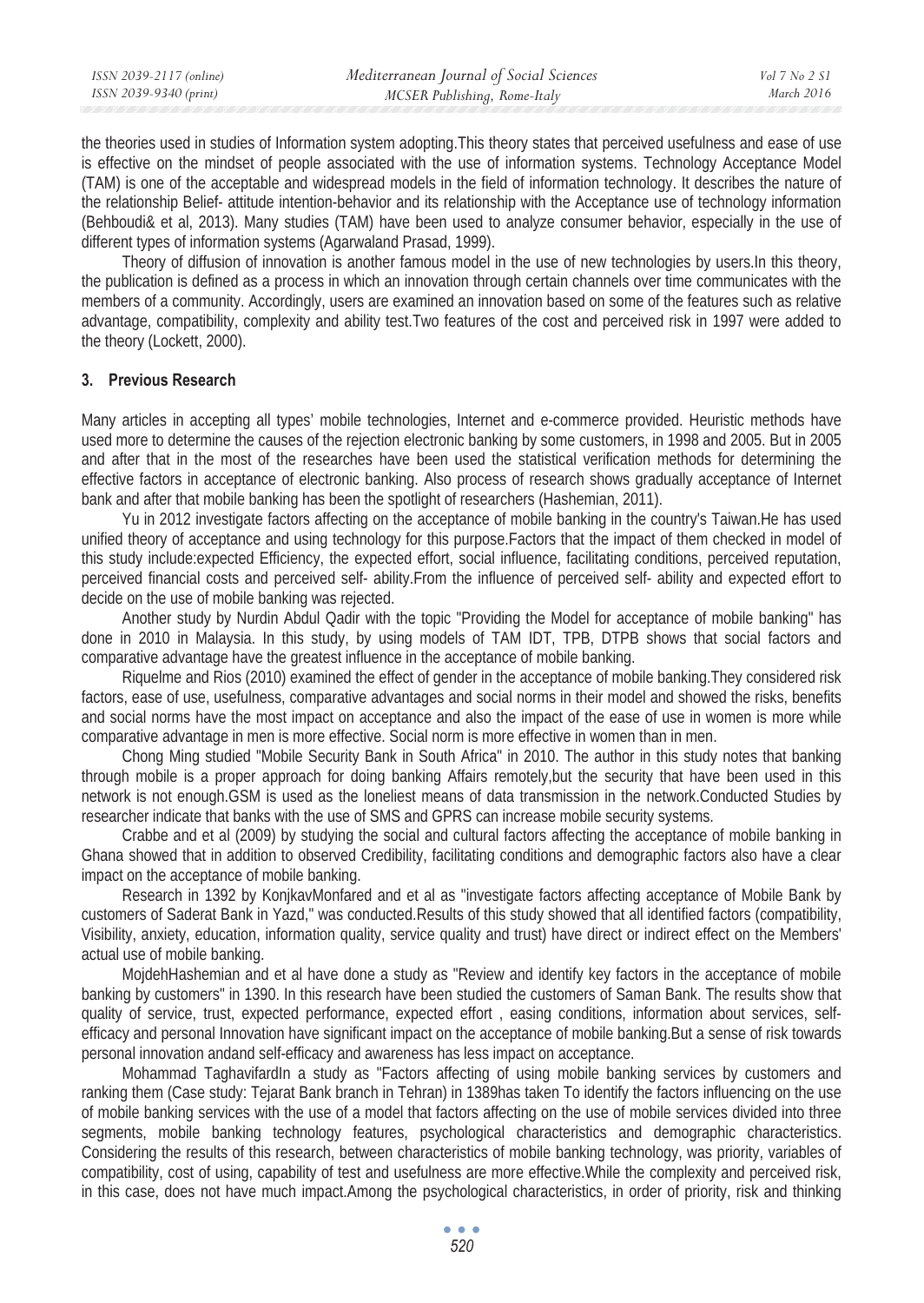| ISSN 2039-2117 (online) | Mediterranean Journal of Social Sciences | Vol 7 No 2 S1 |
|-------------------------|------------------------------------------|---------------|
| ISSN 2039-9340 (print)  | MCSER Publishing, Rome-Italy             | March 2016    |

around change are effective factors.While the leadership of opinion in this case, does not have much impact.

SamanehSarvarnejadexamines Research entitled "Determination New strategy of banking in the rate acceptance of Members ' mobile banking service in private banks" in 1389.Results of this study indicate that the Members acceptance of mobile banking depend on the percentage of people risk appetiteIn other words, it can be assumed that people who are high risk and are more willing than others to show the innovation are most welcome to this service (Sarvarnejad, 2010).

So this study investigates the factors influencing on the acceptance of mobile banking by the customer.And after studies and researches documents and with the use of literature offers a model for research that in this regard original question of research is as follows:

What are the Key factors influencing on acceptance of mobile banking by the customers of Tejarat bank branches of the city of Rasht?

### **4. Conceptual Model**

For scientific and systematic research, scientific and theoretical framework is needed that so-called conceptual model. That conceptual model in this study is as follows.



**Figure 1:** Conceptual Model, (Hanafizadeh& et al, 2014)

### **5. Conceptual Definition of Variables**

- Compatibility: The extent to which an innovation is compatible with existing values, past experiences and current needs of potential adopters (Taylor&Todd, 1995). Consistency is one of the oldest and most important factors to determine customer attitudes towards e-banking services and the use of it (Wu and Wang, 2005).Also compatibility defined to the attunement of banking services with the lifestyle and needs of customers (Hourahine and Howard, 2004).
- Perceived credibility: Credibilitydefined as the reliability of the system and the ability to transfer and transactions (ErdemandSwait, 2004). In other words, the lack of reliability of service providers leads to reducing the likelihood of its acceptance by customers (Luarn and Lin, 2005).
- Trust: Trust has been defined as a desire to ensure to a business partner that has reliability (Das and teng, 2001).Also trust has defined as confidentiality of information and lack of access of others to personal information (http:/matt.rozblog.com).
- Perceived cost: Perceived costis the applications of goods and services according to the financial costs. In fact, any spending resources are in order to obtain the benefits in the future. One of the barriers to adoption of new technologies is usually high cost of using them.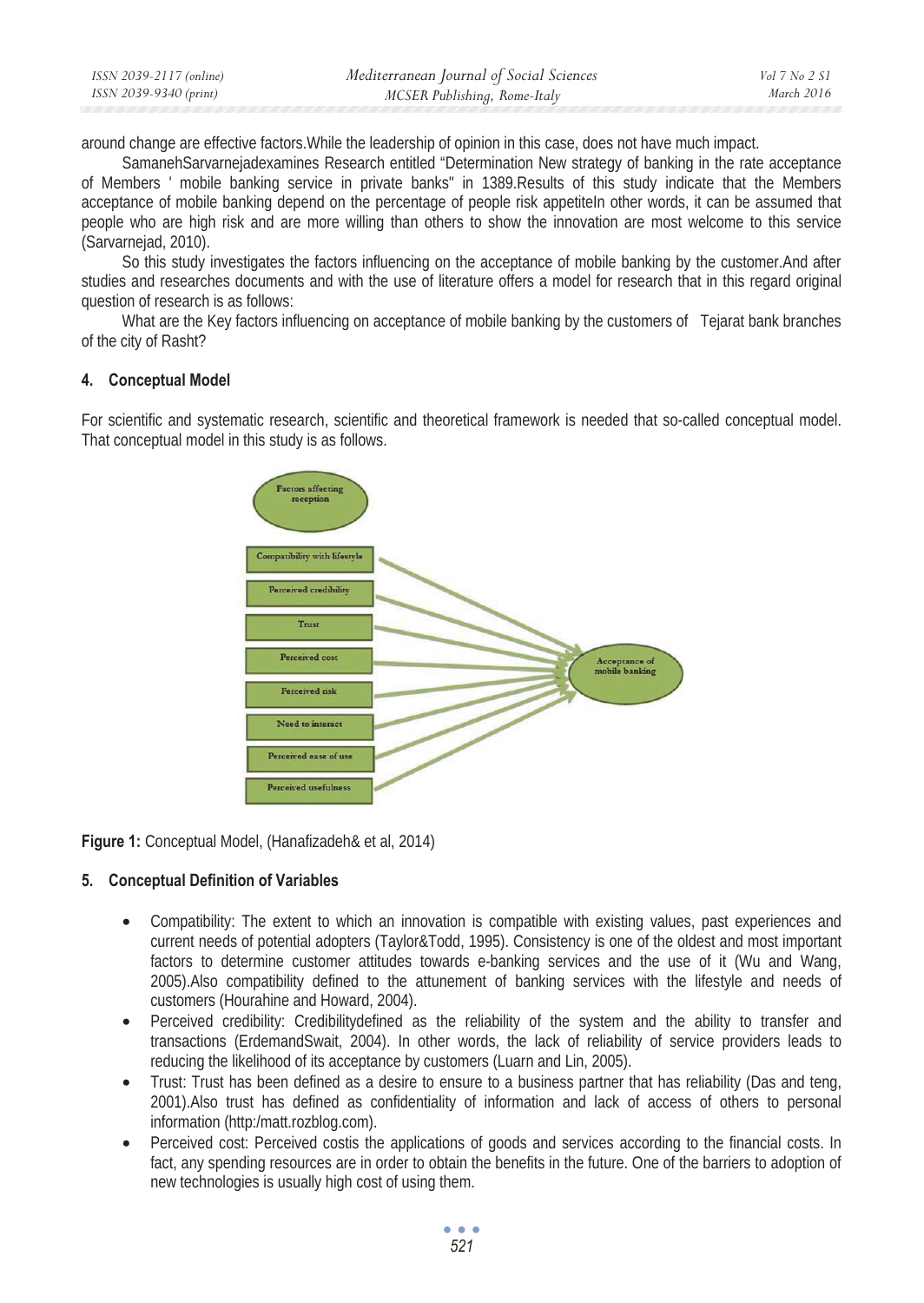- perceived risk: Action to which the risk exists, called risk. On the greater the risk is the fear caused by lack of access of plan or project, to some pre-determined objectives.
- the need to interact: The order of need to interact in this study is customer-person bargaining with employees.Need to interact to create and maintain a personal connection while the user of use personal service, is appropriate (Dabholkar, 1992; Dabholkar, 1996).
- Perceived ease of use: Refers to the degree to which a person believes that learning how to use a particular technology requires little effort in terms of mental (SeyedJavadian, 2009). In another definition, ease of use is remembered to the person's belief that a system can be used without much effort (Davis, 1989).
- Perceived usefulness: Usefulness refers to the degree of technological innovation has benefits such as economic, increase comfort and satisfaction with it (Rogers, 1983).

Also extent to which a person believes that using a particular system adds his/her performance levels. Also the degree which a technology causes more advantage with existing facilities on equal terms (Vankatesh et al, 2003).

# **6. Hypotheses**

Hypothesis 1: Compatibility with lifestyle has a direct impact on the adoption of mobile banking.

Hypothesis 2: Credibilityhas a direct impact on the adoption of mobile banking.

Hypothesis 3: Trusthas a direct impact on the adoption of mobile banking.

Hypothesis 4: Perceived cost has an adverse effect on the adoption of mobile banking.

Hypothesis 5: Perceived risk has an adverse effect on the adoption of mobile banking.

Hypothesis 6: Need to interact have an adverse effect on the adoption of mobile banking.

Hypothesis 7: Ease of use has a direct impact on the adoption of mobile banking.

Hypothesis 8: Perceived usefulness has a direct impact on the adoption of mobile banking.

# **7. Research Methodology**

This research purpose is an applied one and is a descriptive and survey study; becausedescriptive method has used for the extraction of research literature and to collect the required data from the survey. This research for six months in the first half of 2014 in the city of Rasht was conducted.The population of this study is patrons and customers of Tejarat Bank city of Rasht.In this study, available and non-probability sampling at the location of branches have been used. Required sample size in this study, was extracted from the table determining sample size of a given population of the "Morgan" and a sample of 393 patients were studied.

In this study, a questionnaire was used to collect information which contains indicators for measuring the factors affecting acceptance of mobile banking by customers. In order to quantify the variables of the whole five-Likert (strongly agree, agree, somewhat agree, disagree, strongly disagree) was used. In this study, Cronbach's alpha coefficient was calculated to assess reliability. Also to test the community normal distribution, the Kolmogorov-Smirnov test was used. Given that the variables had not normal distribution, therefore, to analyze data, structural equation modeling was used to PLS method.

# **8. The Results**

In this study, a path analysis model is used to examine the relationship between variables based on the conceptual model. Path analysis is a multivariate analysis technique that allows researchers to examine a set of regression equations simultaneously.Composite credibility of each construct that is also known as composite reliability (Composite Reliability)and it is a more modern criteria for determine the reliability rather than the Cronbach's alpha and it has obtained from Dillon - Goldstein coefficient , that all values greater than 7.0 are acceptable.To evaluate the validity of model, the criteria introduced by "Fornell and Larkr" was used that based of it, all structures have an appropriate valid.After ensuring that the appropriateness of measurement models, the structural model that includes Path Analysis (Beta), significance of path coefficients and the amount of explained variance (R2) has been review and test. The results of structural equation modeling and approve or reject the hypothesis can be seen in Table 1.

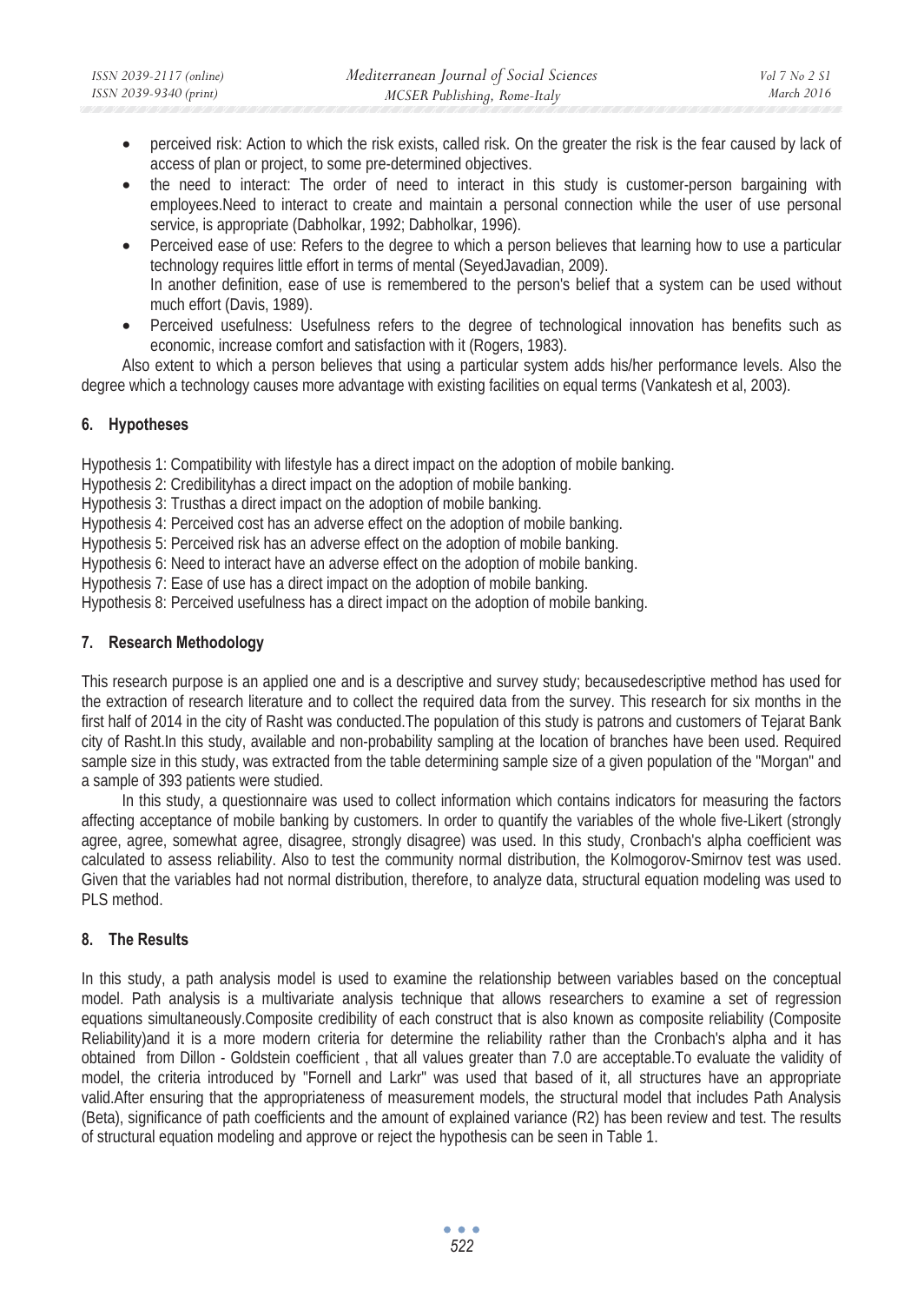#### **Table 1.** Hypothesis test results

| <b>Hypothesis</b>                                                                   |       | <b>T-statistics Path coefficient</b> | <b>Result</b> |
|-------------------------------------------------------------------------------------|-------|--------------------------------------|---------------|
| Compatibility with lifestyle has a direct impact on the adoption of mobile banking. | 15.53 | .20                                  | Confirm       |
| Credibility has a direct impact on the adoption of mobile banking.                  | 3.95  | .05                                  | Confirm       |
| Trust has a direct impact on the adoption of mobile banking.                        | 4.53  | .06                                  | Confirm       |
| Perceived cost has an adverse effect on the adoption of mobile banking.             | 4.59  | .03                                  | Rejection     |
| Perceived risk has an adverse effect on the adoption of mobile banking.             | 5.39  | .08                                  | Rejection     |
| Need to interact have an adverse effect on the adoption of mobile                   | 1.97  | $-.02$                               | Confirm       |
| Ease of use has a direct impact on the adoption of mobile banking.                  | 20.61 | .22                                  | Confirm       |
| Perceived usefulness has a direct impact on the adoption of mobile banking.         | 35.49 | .45                                  | Confirm       |



### **Figure 2:** Path Analysis

### **9. Summary and Conclusion**

In the present era due to the increasing development of information and communication technology, there have been many methods for more comfortable life.Mobile banking is known as an innovation in modern banking. Experts of this Technology are trying to use this technology and use this technology in order to facilitate their daily activities so that they can in the shortest time and with the lowest cost and independent of time and place communicate with their customers.Meanwhile, widespread use of mobile in our country has caused creating an opportunity for banks to turn to the banking through this method.Also customers of banks and the banks profited from the diverse benefit of this technology.In this study, the framework of integration of technology adoption model and diffusion of innovation is examined.Results of this study show that perceived usefulness and ease of use have been identified two key factors in the acceptance of mobile banking.In other words, customers must become aware of the advantage of acceptance mobile banking such as Savings time and place and speed of conducting transactions through electronic systems.So that customers understand that conducting transactions through electronic systems has advantage instead of standing in long queues at branches.Also banks should be able to run most of the available banking services at branches through mobile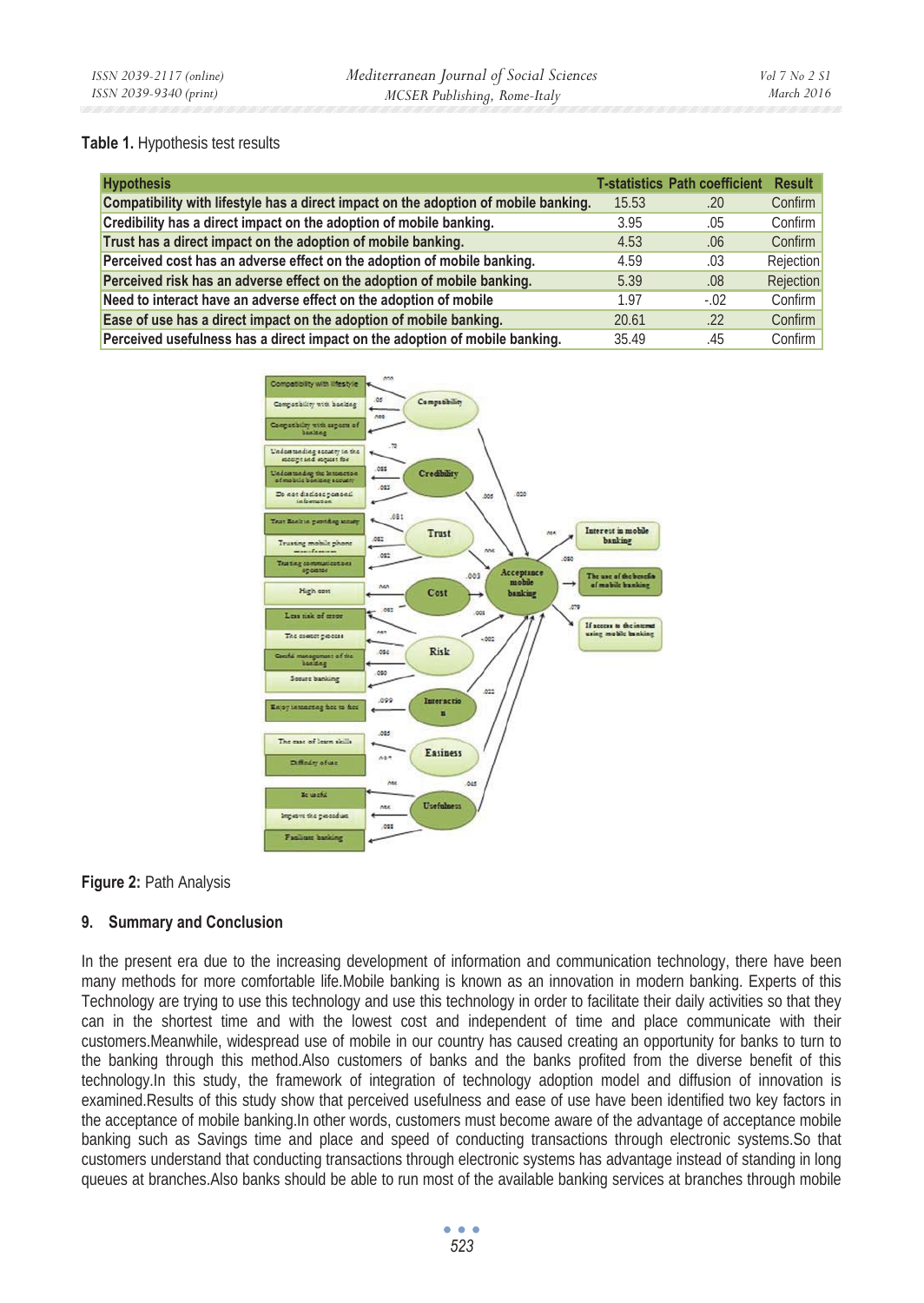banking system for their customers.Also managers of banks should be able to use incentives policies and various advantages of customers will notice the difference between traditional and modern banking.Because otherwise we cannot without enumerate this difference and the benefits of this technology guidance and encouragement them to use mobile banking.Results of present study matched with results obtained of research Kim and et al (2010) and Qing Lewis and et al (2010).

Considering to the results obtained of this study are influential ease of use of acceptance mobile banking.In this regard, we can say that the banks are using equipment that is more users friendly and customers communicate with them easier.Providing Simple and easy guidelines will affect the acceptance of mobile banking services.Because whatever customers in the use of mobile banking services feel ease and convenience and using of it is not difficult for them, they will have more willing to use this service.Therefore, banks should try to simplify web design and simplification of performing procedures of banking transactions.The result obtained of the present study has consistent coordination with the results of research Rykulmeh and Rios (2010) and Hindayn (2006). The results of checking other assumed variables in the research model showed that other variables except the perceived risk and cost affect acceptance mobile banking.Considering that it is difficult to focus on all effective factors, therefore, banks should focus most of your investment on the factors that acceptance of mobile banking from customers have decisive role than the other factors.

#### **References**

A center of culture and banking education (Faba) "Journal of Electronic Banking", 2008.

Abdulkadir, nurudeen. (2010)."A Proposed Model for M-Banking".

- Agarwal, R. & Prasad, J. (1999). "Are individual differences germane to the acceptance of new information technologies?" Decision Sciences, 30 (2), pp. 361-391.
- Ajzen, I. (1991). The Theory of Planned Behavior. Organizational Behavior and Human Decision Processes, 50(2), 179-211.
- Anderson, J.(2010)."M-banking in developing markets: competitive and regulatory implications",info,12(1),pp.18
- Behboudi, M., 2013, Acceptance of mobile banking by Iranian customers, "Journal of Marketing Management, Issue 18.
- Crabbe ,M.,Standing , C.,Standing ,S .,&Karjaluoto,H .(2009)."An adoption model for mobile banking in Ghana .International journal of Mobile Communication ,7(5) ,515- 543.
- Dabholkar, P. (1996). "Consumer evaluations of new technology-based self-service options: an investigation of alternative models of service quality", International Journal of Research in Marketing, 13(3), pp.29-51.
- Das, T. D. &Teng, B. Sh. (2001). "Trust, control, and risk in strategic alliance: an integrated framework", Organization Studies, 12 (4), pp. 251-283.
- Davis, F. D. (1989). Perceived Usefulness, Perceived Ease of Use, and User Acceptance of Information Technology. *MIS Quarterly*, 13 (3), 319-339

Erdem, T. &Swait, J. (2004). "Brand credibility, brand consideration, and choice", Journal of Consumer Research, 31 (1), pp. 191-198.

Handin Amin, Ricardo Baba, MohdZulkifli Muhammad. (2006)."An analysis of mobile banking acceptance by Malaysian customers", International Journal of Information Management. No, 56.

- Hasanzade, A., 2004, Electronic Financial services new approach to the development of the financial sector ", Monetary and Banking Research Institute, Central Bank of the Islamic Republic of Iran.
- Hashemian, M., Eisaei, M.T., Mikaeeli, f., &Tabatabaei, M., 2012, the factors affecting of acceptance of electronic devices by customers (survey about Saman Bank), Information Technology Management, Volume 4, Issue 11, pp.155-174.
- Hourahine, B. & Howard, M. (2004). "Money on the move: opportunities for financial service providers in the Third Space", Journal of Financial Services Marketing, 9 (1), pp. 57-67.
- Investigation", International Journal of Bank Marketing, 17(7),pp.324-34
- Ja- ChulGu , Sang Chul Lee, (2009)," Determinant of behavioral intention to mobile banking , Expert system with applications 36, 11605 – 11616".
- Karkhaneh, S., 2012, "providing a suggested model for acceptance of mobile banking customers' perspective and comparing it with the global models," Journal of Marketing Management, 16.
- Koenig-Lewis, N., Palmer, A. & Moll, A. (2010). "Predicting young consumers' take up of mobile banking services", International Journal of Bank Marketing, 28(5), PP.410-432.
- Liao, Z and Tow Chung, M., (2002)", Internet Based E-Banking and Customer Attitudes:"An Empirical Study, Information and management,39, 283-295.
- Lockett A. and Littler D. (1997) "The adoption of Direct Banking Service", Journal of Marketing Management, 13, 791-811.
- Luarn, P. & Lin, H.-H. (2005). "Toward an understanding of the behavioral intention to use mobile banking", Computers in Human Behavior. 21 (6), pp. 873-91.
- Ming, chong, KI & Kelvin, Chikomo, (2010) "Security of Mobile Banking. "Resistance", International Journal of Bank marketing. 28 (5), pp. 372-388.
- Monfared, A.R., &MIrhoseini, M., 2013, Investigate Effective Factors on acceptance of mobile Banking by customers of Saderat bank branches, "Journal of Marketing Management, 18.